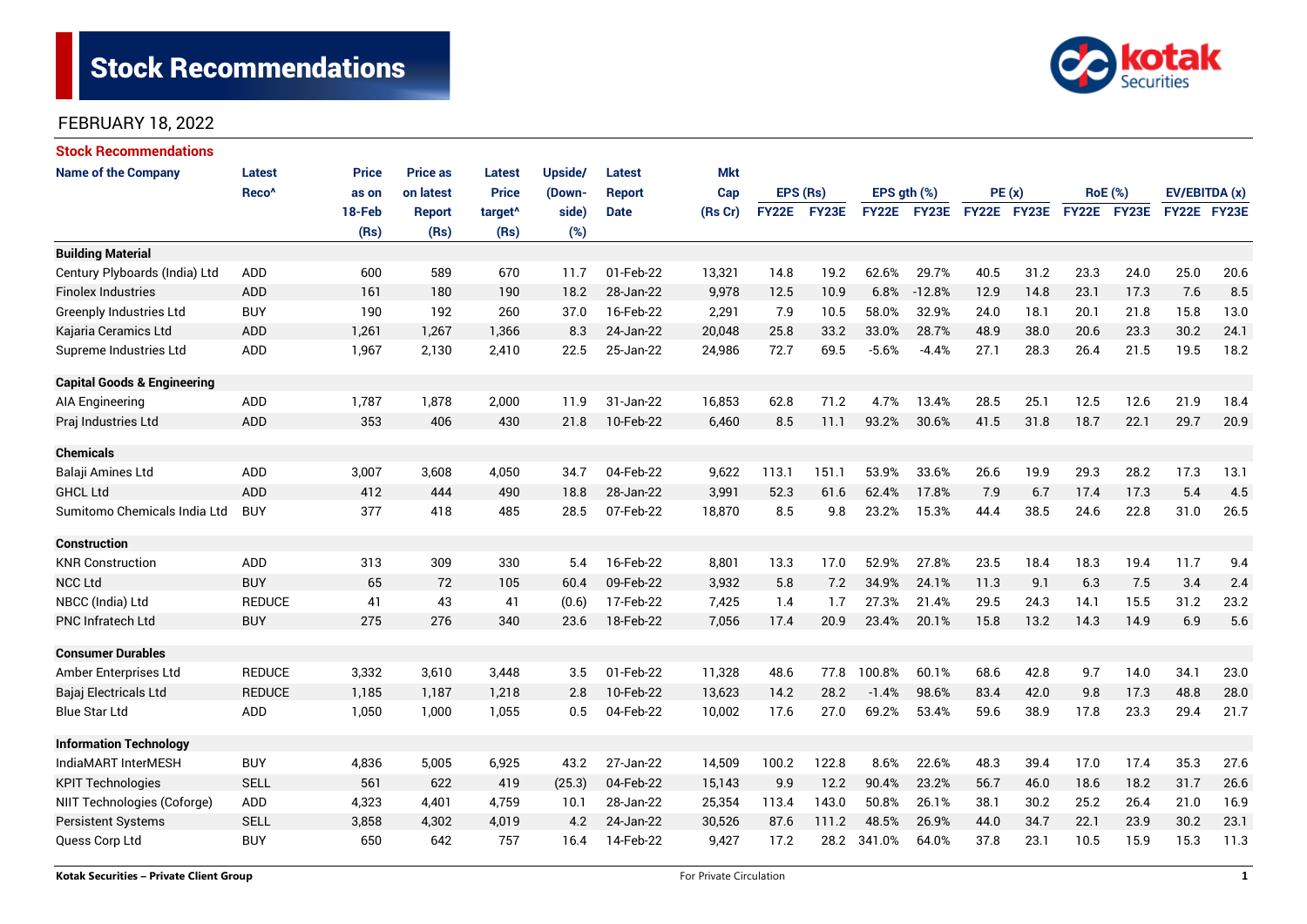

| <b>Stock Recommendations</b>       |                   |              |                 |                     |         |               |         |             |       |                  |             |             |      |                |      |               |      |
|------------------------------------|-------------------|--------------|-----------------|---------------------|---------|---------------|---------|-------------|-------|------------------|-------------|-------------|------|----------------|------|---------------|------|
| <b>Name of the Company</b>         | <b>Latest</b>     | <b>Price</b> | <b>Price as</b> | Latest              | Upside/ | Latest        | Mkt     |             |       |                  |             |             |      |                |      |               |      |
|                                    | Reco <sup>^</sup> | as on        | on latest       | <b>Price</b>        | (Down-  | <b>Report</b> | Cap     | EPS (Rs)    |       | EPS $qth$ $(\%)$ |             | PE(x)       |      | <b>RoE</b> (%) |      | EV/EBITDA (x) |      |
|                                    |                   | 18-Feb       | <b>Report</b>   | target <sup>^</sup> | side)   | <b>Date</b>   | (Rs Cr) | FY22E FY23E |       |                  | FY22E FY23E | FY22E FY23E |      | FY22E FY23E    |      | FY22E FY23E   |      |
|                                    |                   | (Rs)         | (Rs)            | (Rs)                | (%)     |               |         |             |       |                  |             |             |      |                |      |               |      |
| <b>Metals &amp; Mining</b>         |                   |              |                 |                     |         |               |         |             |       |                  |             |             |      |                |      |               |      |
| <b>MOIL Ltd</b>                    | <b>BUY</b>        | 177          | 170             | 215                 | 21.5    | 18-Feb-22     | 4,715   | 14.5        | 16.4  | 95.9%            | 13.1%       | 12.2        | 10.8 | 11.5           | 12.2 | 6.1           | 4.6  |
| APL Apollo Tubes Ltd               | <b>BUY</b>        | 831          | 820             | 980                 | 17.9    | 28-Jan-22     | 20,781  | 21.0        | 27.0  | $-27.6%$         | 28.6%       | 39.6        | 30.8 | 26.7           | 26.8 | 22.8          | 18.0 |
| Oil & Gas                          |                   |              |                 |                     |         |               |         |             |       |                  |             |             |      |                |      |               |      |
| Chennai Petroleum Corp             | <b>BUY</b>        | 105          | 104             | 127                 | 20.7    | 25-Jan-22     | 1,567   | 30.3        | 18.2  | 75.1%            | $-39.9%$    | 3.5         | 5.8  | 24.6           | 12.5 | 6.7           | 8.2  |
| <b>Gujarat Gas</b>                 | <b>ADD</b>        | 664          | 660             | 734                 | 10.6    | 10-Feb-22     | 45,669  | 18.7        | 26.7  | 0.5%             | 42.8%       | 35.5        | 24.9 | 24.3           | 27.3 | 21.8          | 15.8 |
| <b>MRPL</b>                        | <b>ADD</b>        | 43           | 47              | 50                  | 17.1    | 31-Jan-22     | 7,481   | 1.2         |       | 6.8 -137.5%      | 466.7%      | 35.6        | 6.3  | 4.7            | 23.8 | 13.3          | 8.7  |
| <b>Paints</b>                      |                   |              |                 |                     |         |               |         |             |       |                  |             |             |      |                |      |               |      |
| Akzo Nobel India Ltd               | <b>BUY</b>        | 1,939        | 1,887           | 2,670               | 37.7    | 14-Feb-22     | 9,057   | 57.9        | 67.2  | 27.3%            | 16.1%       | 33.5        | 28.9 | 17.9           | 19.7 | 20.2          | 17.2 |
| <b>Pharmaceuticals</b>             |                   |              |                 |                     |         |               |         |             |       |                  |             |             |      |                |      |               |      |
| <b>Suven Pharmaceuticals</b>       | <b>REDUCE</b>     | 553          | 561             | 550                 | (0.5)   | 17-Aug-21     | 14,035  | 16.9        | 21.1  | 19.0%            | 24.9%       | 32.7        | 26.2 | 27.6           | 26.5 | 25.6          | 20.0 |
| Transportation                     |                   |              |                 |                     |         |               |         |             |       |                  |             |             |      |                |      |               |      |
| Aegis Logistics Ltd                | <b>BUY</b>        | 219          | 216             | 310                 | 41.4    | 14-Feb-22     | 7,325   | 12.6        | 13.6  | 28.6%            | 7.9%        | 17.4        | 16.1 | 20.4           | 19.0 | 9.9           | 8.9  |
| <b>Allcargo Global Logistics</b>   | <b>BUY</b>        | 351          | 346             | 430                 | 22.7    | 15-Feb-22     | 8,622   | 27.7        | 31.3  | 246.3%           | 13.0%       | 12.7        | 11.2 | 21.2           | 20.1 | 6.7           | 5.6  |
| <b>Blue Dart Express</b>           | <b>BUY</b>        | 6,488        | 6,926           | 7,975               | 22.9    | 01-Feb-22     | 15,442  | 115.0       | 134.0 | 98.3%            | 16.5%       | 56.4        | 48.4 | 36.2           | 33.3 | 16.1          | 13.9 |
| <b>VRL Logistics Ltd</b>           | <b>BUY</b>        | 476          | 499             | 625                 | 31.3    | 04-Feb-22     | 4,342   | 11.3        |       | 18.3 117.3%      | 61.9%       | 42.1        | 26.0 | 14.3           | 21.6 | 13.4          | 10.1 |
| <b>Others</b>                      |                   |              |                 |                     |         |               |         |             |       |                  |             |             |      |                |      |               |      |
| Bata India Ltd                     | <b>BUY</b>        | 1,920        | 1,895           | 2,380               | 24.0    | 10-Feb-22     | 24,769  | 27.0        |       | 36.6 -509.1%     | 35.6%       | 71.1        | 52.5 | 16.3           | 19.4 | 34.9          | 27.8 |
| <b>Central Depository Services</b> | <b>REDUCE</b>     | 1.469        | 1.510           | 1,505               | 2.5     | 10-Feb-22     | 15,419  | 29.9        | 34.8  | 55.7%            | 16.4%       | 49.1        | 42.2 | 28.5           | 26.6 | 39.1          | 33.6 |
| EPL Ltd                            | <b>ADD</b>        | 167          | 187             | 205                 | 23.0    | 10-Feb-22     | 5,249   | 7.1         | 8.6   | $-6.6%$          | 21.1%       | 23.5        | 19.4 | 12.1           | 13.2 | 9.1           | 7.5  |
| JK Paper Ltd                       | <b>BUY</b>        | 237          | 232             | 295                 | 24.4    | 17-Feb-22     | 4,221   | 34.1        | 47.7  | 140.1%           | 39.9%       | 7.0         | 5.0  | 19.2           | 21.5 | 6.5           | 4.4  |
| Radico Khaitan Ltd                 | <b>REDUCE</b>     | 972          | 978             | 970                 | (0.3)   | 07-Feb-22     | 12,934  | 21.2        | 26.1  | 4.4%             | 23.1%       | 45.9        | 37.3 | 15.0           | 16.1 | 29.3          | 25.1 |
| <b>VIP Industries Ltd</b>          | <b>REDUCE</b>     | 645          | 648             | 620                 | (3.9)   | 04-Feb-22     | 9,157   | 6.2         |       | 12.0 -187.3%     | 93.5%       | 104.0       | 53.7 | 14.3           | 23.2 | 47.0          | 29.1 |
| Welspun Corp Ltd                   | <b>SELL</b>       | 156          | 173             | 120                 | (23.0)  | 14-Feb-22     | 4,130   | 11.9        | 9.2   | $-49.8%$         | $-22.7%$    | 13.1        | 16.9 | 7.8            | 5.9  | 5.0           | 5.6  |

*Source: Kotak Securities - Private Client Group*

All recommendations are with a 12 month perspective from the date of the report/update. Investors are requested to use their discretion while deciding the timing, quantity of investment as well as the exit.

NR NoRated. The investment rating and target price, if any, have been suspended temporarily. Such suspension is in compliance with applicable regulation(s) and/or Kotak Securities policies in circumstances when Kotak Secur

Or its affiliates is acting in an advisory capacity in a merger or strategic transaction involving this company and in certain other circumstances.

**NM Not meaningful**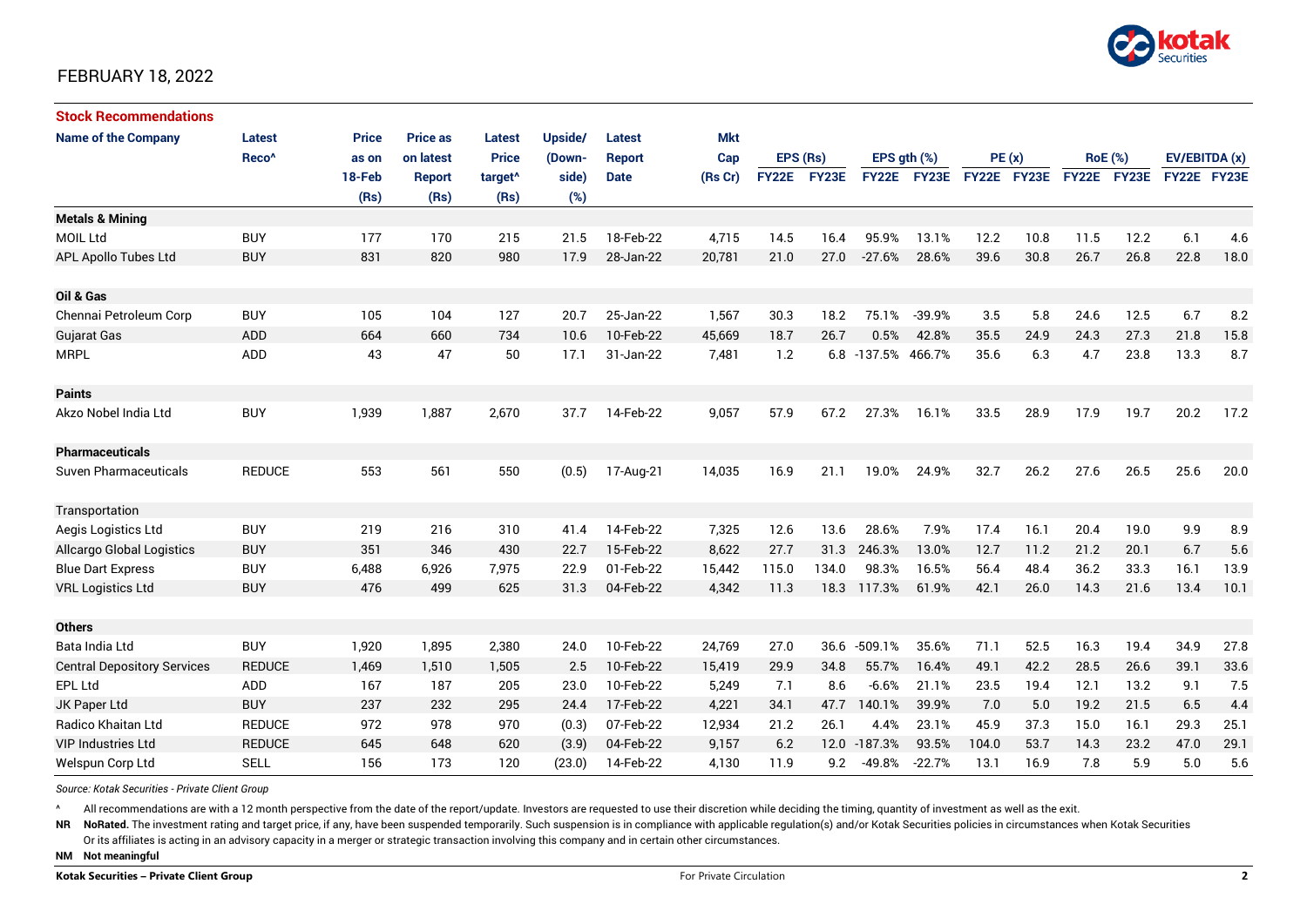

# **RATING SCALE (PRIVATE CLIENT GROUP)**

#### **Definitions of ratings**

| <b>BUY</b>       |                          | - We expect the stock to deliver more than 15% returns over the next 12 months                                                                                                                                                                                                                                                                                                                                                     |
|------------------|--------------------------|------------------------------------------------------------------------------------------------------------------------------------------------------------------------------------------------------------------------------------------------------------------------------------------------------------------------------------------------------------------------------------------------------------------------------------|
| <b>ADD</b>       |                          | - We expect the stock to deliver 5% - 15% returns over the next 12 months                                                                                                                                                                                                                                                                                                                                                          |
| <b>REDUCE</b>    |                          | - We expect the stock to deliver -5% - +5% returns over the next 12 months                                                                                                                                                                                                                                                                                                                                                         |
| <b>SELL</b>      |                          | - We expect the stock to deliver $\lt$ -5% returns over the next 12 months                                                                                                                                                                                                                                                                                                                                                         |
| <b>NR</b>        |                          | - Not Rated. Kotak Securities is not assigning any rating or price target to the stock.                                                                                                                                                                                                                                                                                                                                            |
|                  |                          | The report has been prepared for information purposes only.                                                                                                                                                                                                                                                                                                                                                                        |
| <b>SUBSCRIBE</b> |                          | $-$ We advise investor to subscribe to the IPO.                                                                                                                                                                                                                                                                                                                                                                                    |
| <b>RS</b>        |                          | - Rating Suspended. Kotak Securities has suspended the investment rating and price target for this stock, either because there is not a sufficient fundamental basis for determining, or there<br>are legal, regulatory or policy constraints around publishing, an investment rating or target. The previous investment rating and price target, if any, are no longer in effect for this stock and<br>should not be relied upon. |
| <b>NA</b>        |                          | $-$ Not Available or Not Applicable. The information is not available for display or is not applicable                                                                                                                                                                                                                                                                                                                             |
| <b>NM</b>        |                          | - Not Meaningful. The information is not meaningful and is therefore excluded.                                                                                                                                                                                                                                                                                                                                                     |
| <b>NOTE</b>      | $\overline{\phantom{0}}$ | Our target prices are with a 12-month perspective. Returns stated in the rating scale are our internal benchmark.                                                                                                                                                                                                                                                                                                                  |

# **FUNDAMENTAL RESEARCH TEAM (PRIVATE CLIENT GROUP)**

| <b>Shrikant Chouhan</b>                                                                                | Arun Agarwal                                                                                                    | <b>Amit Agarwal, CFA</b>            | <b>Hemali Dhame</b>      |
|--------------------------------------------------------------------------------------------------------|-----------------------------------------------------------------------------------------------------------------|-------------------------------------|--------------------------|
| <b>Head of Research</b>                                                                                | Auto & Auto Ancillary                                                                                           | <b>Transportation, Paints, FMCG</b> | Banking & Finance        |
| shrikant.chouhan@kotak.com                                                                             | arun.agarwal@kotak.com                                                                                          | agarwal.amit@kotak.com              | Hemali.Dhame@kotak.com   |
| +91 22 6218 5408                                                                                       | +91 22 6218 6443                                                                                                | +91 22 6218 6439                    | +91 22 6218 6433         |
| Jatin Damania                                                                                          | Purvi Shah                                                                                                      | <b>Rini Mehta</b>                   | K. Kathirvelu            |
| Metals & Mining, Midcap                                                                                | Pharmaceuticals                                                                                                 | <b>Research Associate</b>           | <b>Support Executive</b> |
| jatin.damania@kotak.com                                                                                | purvi.shah@kotak.com                                                                                            | rini.mehta@kotak.com                | k.kathirvelu@kotak.com   |
| +91 22 6218 6440                                                                                       | +91 22 6218 6432                                                                                                | +91 80801 97299                     | +91 22 6218 6427         |
| <b>Sumit Pokharna</b><br>Oil and Gas. Information Tech<br>sumit.pokharna@kotak.com<br>+91 22 6218 6438 | Pankaj Kumar<br><b>Construction, Capital Goods &amp; Midcaps</b><br>pankajr.kumar@kotak.com<br>+91 22 6218 6434 |                                     |                          |

#### **TECHNICAL RESEARCH TEAM (PRIVATE CLIENT GROUP)**

| <b>Shrikant Chouhan</b>    | <b>Amol Athawale</b>    |  |
|----------------------------|-------------------------|--|
| shrikant.chouhan@kotak.com | amol.athawale@kotak.com |  |
| +91 22 6218 5408           | +91 20 6620 3350        |  |
|                            |                         |  |

**Sayed Haider** Research Associate [sayed.haider@kotak.com](mailto:sayed.haider@kotak.com) +91 22 62185498

#### **DERIVATIVES RESEARCH TEAM (PRIVATE CLIENT GROUP)**

+91 22 6218 5497 +91 33 6615 6273

**Sahaj Agrawal Prashanth Lalu Prasenjit Biswas, CMT, CFTe** [sahaj.agrawal@kotak.com](mailto:sahaj.agrawal@kotak.com) [prashanth.lalu@kotak.com](mailto:prashanth.lalu@kotak.com) [prasenjit.biswas@kotak.com](mailto:prasenjit.biswas@kotak.com)